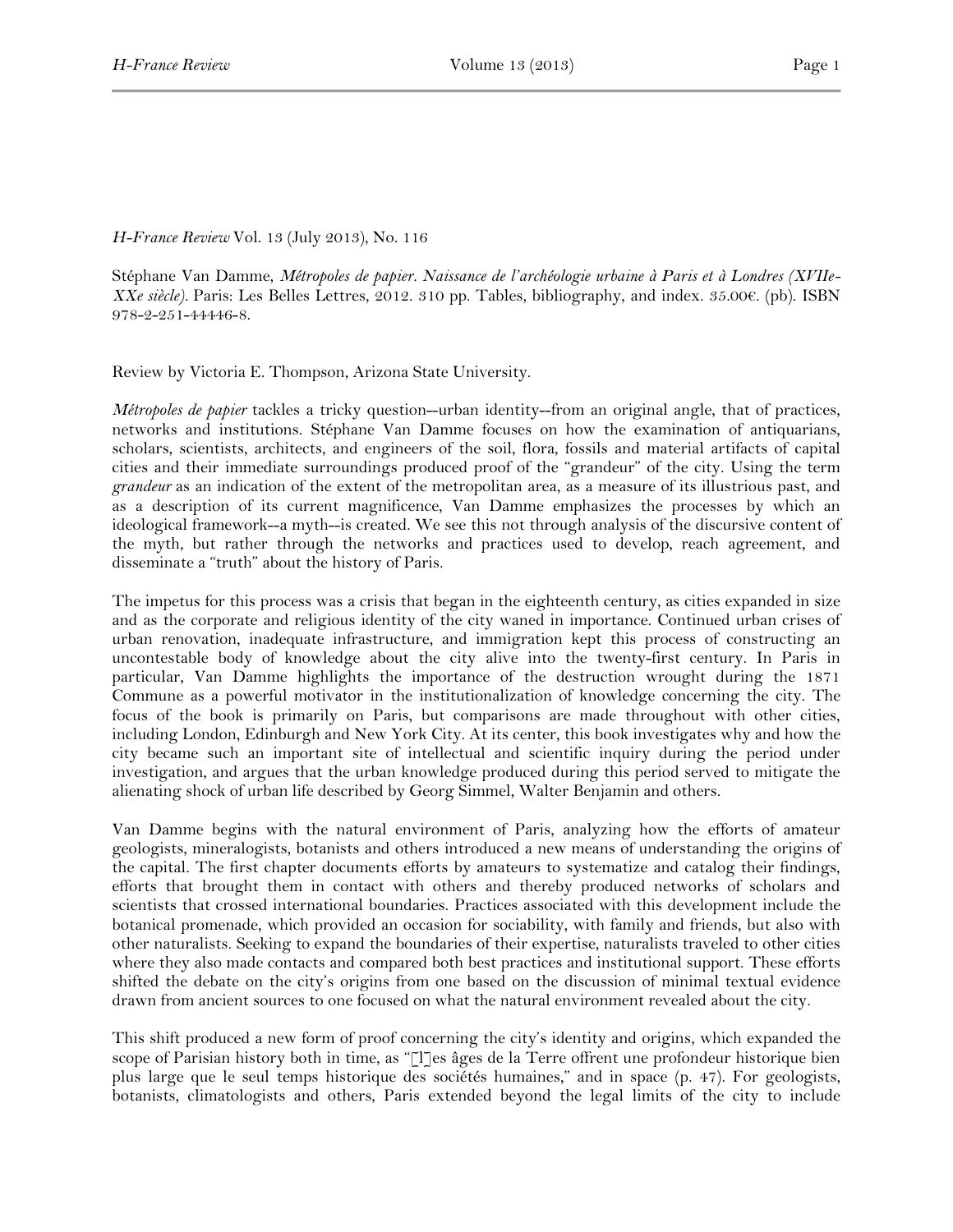surrounding areas that were part of what we might today call the same ecosystem. The result of this expansion of the geographical field of investigation produced a larger metropolitan space, and an eventual justification for the expansion of the city; as Van Damme puts it, the "'Bassin' (parisien, londonien) [est] un environnement naturel à l'expansion de la métropole" (p. 70). The expansion of the field of investigation did not only occur horizontally; it also expanded vertically: upward, for amateur climatologists, and downward, for amateur paleontologists and archeologists.

If chapter one provides a coherent foundation for what is to follow, the remaining chapters overlap and intersect in ways that are both challenging for the reader and thought-provoking. While overall the book presents a clear chronological arc, the remaining five chapters are not organized chronologically. The exposition moves forward and back in time between chapters and within chapters. The remaining five chapters are also not differentiated by discrete themes. The use of history, textual production, the importance of the visual, the evolution of urban archeology, the development of associations and institutions devoted to producing and disseminating knowledge about the city, and the use of such knowledge by urban elites are themes that weave through multiple chapters. The result is a work that is at times challenging, as the reader must work to put all the pieces together. However, it also captures the complexity of the process Van Damme examines. Just as the networks of amateurs, associations, antiquarians, municipal authorities and institutions emerge as a highly complex web of actors, products and ideas, so too the author weaves a complex web within the text. He thus eschews a more teleological approach to the topic, implicitly arguing that the progress-oriented, scientific study of the city that takes form by the early twentieth century was only one possible way of making sense of the city.

Two inter-related themes introduced in chapter two are the development of a historiographical tradition and canon in writing about the city, and the beginnings of urban archeology. Van Damme places the start of the scientific search for the origin of Paris within the context of an eighteenth-century municipal crisis of identity, arguing that it was driven by a desire to establish a more exalted foundation for the city than that of a backwater Roman outpost, as well as by a felt need to establish the legal framework of the city's autonomy. Henri Sauval and Dom Félibien were among the first to utilize archival material in constructing their histories of Paris, drawing on charters and other legal documents from the Middle Ages as well as coins, epitaphs, coats of arms, and other objects dating from the ancient and medieval periods.[1] Their work encouraged the study of the medieval period as well as antiquity, and prompted an effort to collect and organize manuscripts. These were made accessible to the public in 1773 with the opening of the Bibliothèque de la Ville. The efforts of Sauval and Félibien also established a tradition of scholarly debate and commentary, as later historians of the city quoted earlier authorities and revisited the same questions concerning the city's origins and history. Van Damme revisits efforts to publish works on and about the city, in chapter six, focusing this time on the emergence of an "encyclopedic" impulse in the eighteenth century "qui vise à tout dire sur la ville" (p. 197).

Histories of the city also became, especially in the nineteenth century, an outlet for national rivalries, through comparison among different capitals. Over the course of the nineteenth century, specialized societies and specialized journals were formed, producing a hierarchy of expertise through practices such as the publication of articles. Municipal authorities in Paris encouraged the creation of new knowledge, most notably when Baron Haussmann, Prefect of the Seine under Napoleon III, initiated a massive project to publish a general history of Paris. By the early twentieth century, the focus on studying a series of problems about the origins of the city gave way to a narrative based on certainty that provided an evolutionary view of the city's development. Van Damme dates this view to a specific text, F-G de Pachtère's *Paris à l'époque gallo-romaine*, published in 1912, in which "[a]ux discussions hasardeuses sur les origines de la cité succèdent des certitudes" (p. 229).

Chapter two also examines the emergence of urban archeology as a proto-discipline, exploring the way in which the search for antiquities dating from the Roman and medieval eras contributed to a history of the city that could increasingly be visualized through material remains of the past. Van Damme argues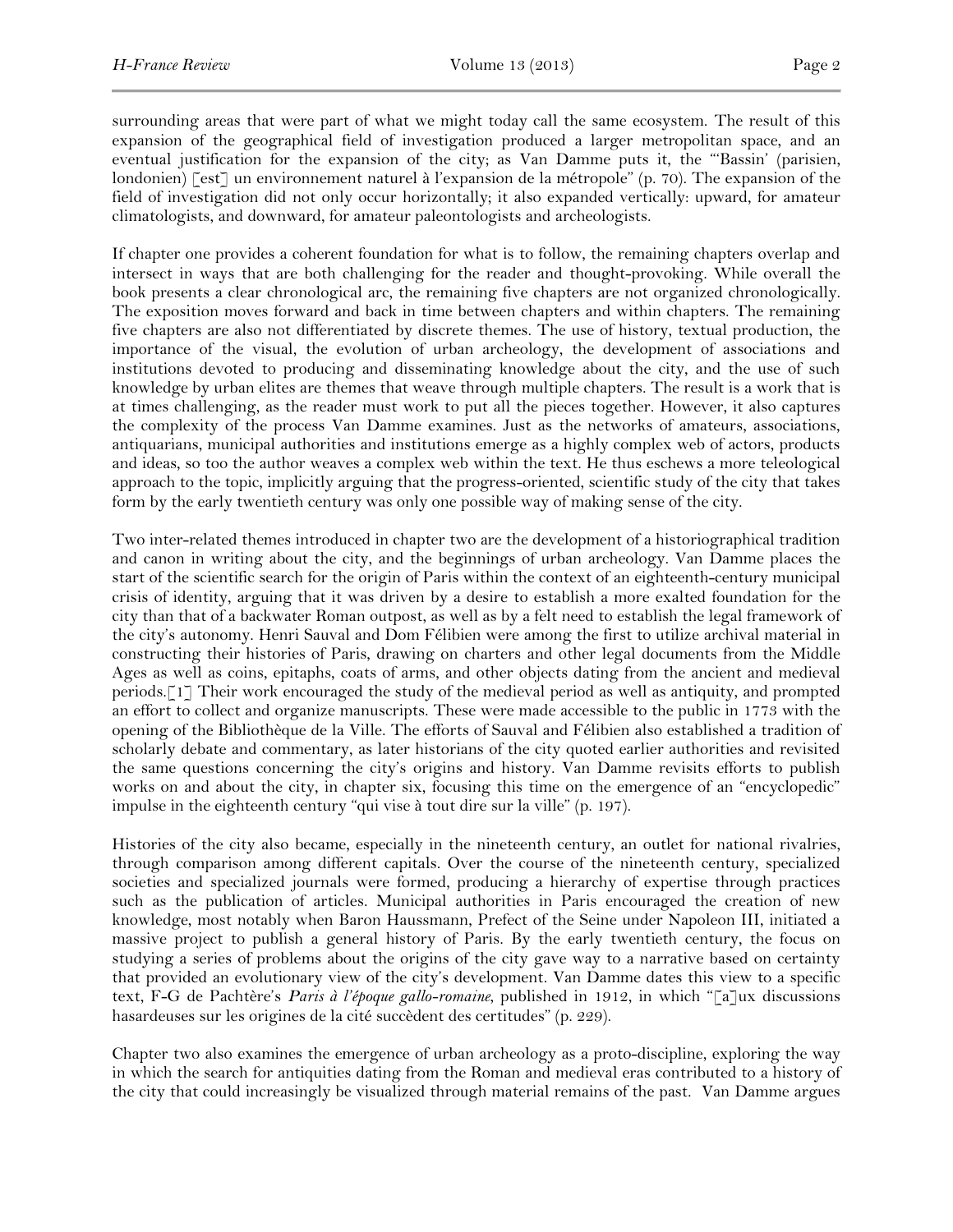that in the nineteenth century, as cities continued to grow in population and size, and as Paris in particular underwent massive renovation, archeological finds provided a means of establishing an "identité stable et 'éternelle'" for the city, one that rooted the imaginary community of Parisians, and the actual community of scholars and scientists, in the city's soil (p. 71). Archeology both reinforced the perception that the traditional city was disappearing and offered a remedy to the anxiety caused by this perception, by allowing Parisians to see their origins.

Van Damme traces the development of this local archeological tradition from its earliest "accidental" phase, when objects were found by chance and collected by antiquarians, to the creation of a systematic procedure for ensuring the collection and preservation of antiquities, as well as the earliest efforts by the city to present them to the public in a meaningful way, as with the Musée de Cluny, which opened in 1844. This was not a smooth path, however, as questions of property rights frustrated efforts to preserve objects by identifying both these objects and the soil in which they were located as property to which the public as a whole had a right (as in the example of the Arènes de Lutece). Interestingly, the destruction wrought by the Commune in 1871 facilitated preservation efforts. The Commune produced an "archéologie du désastre," in which the "peur de la disparition totale du passé devient une menace sérieuse qui va permettre une mobilisation des autorités publiques" (p. 107).

In chapter three, Van Damme develops in more detail a theme introduced in chapter two, that of the importance of being able to visualize the urban past. From illustrations in eighteenth-century sources to maps and eventually photography, visual sources supplemented scarce written sources, becoming over time more precise and geometric. These visual sources served a variety of purposes, as seen in chapter four, where Van Damme discusses the efforts of amateur London archeologist Charles Roach Smith to combat the pillage of antiquities from building sites. Objects found at these sites were sold to private collectors, making them inaccessible to researchers. In an attempt to interest municipal authorities in this problem, Smith published a catalog of antiquities. Smith's catalog, as well as those produced for the same reason in Paris and Lyon, drew upon conventions of natural history and art history to organize images of found objects. As Van Damme stated, they "constituent avant l'heure les premiers musées imaginaires" (p. 140).

The emergence of a coherent "old city"--Old New York, *vieux* Paris, Old London--in the second half of the nineteenth century, discussed in chapter five, was due in part to the work that images, especially postcards, and practices such as historic walking tours, did in making the city's past familiar. Catalogs and postcards are part of what Van Damme calls "vecteurs de la matérialisation de cet imaginaire historique," which culminated in the museum (p. 154). Yet while images allowed Parisians to envision the past city in all its splendor, they also contributed, Van Damme argues, to the fetichization and folklorization of the city. The resulting "picturesque" image of the old city supported the efforts of authorities to clean up and embellish the city while also presenting the urban past as one absent of conflict and disorder (p. 186).

The emergence of the municipal museum is part of a shift in the late nineteenth century from the historiographical debate that characterized the earliest urban histories to a more explicit pedagogical approach. Pedagogy was not absent from earlier efforts; in the early nineteenth century, archeology courses brought together "collectionneurs, amateurs, et gens du monde," but it was not until the 1880s that a network of institutions devoted to educating both the public and specialists was created (p. 161). While municipal elites were most eager to create libraries, museums soon followed. The Carnavalet museum in Paris, discussed in chapter five, was an early effort dedicated to the conservation of antiquities and other objects related to the history of Paris which also provided a space in which to present a coherent representation of the city's history. Museum staff worked closely with scholarly societies and associations of amateurs, such as the Société de l'histoire de Paris et de l'Île de France, established in 1874. Like the Commission du Vieux Paris, created by the municipal government in 1897,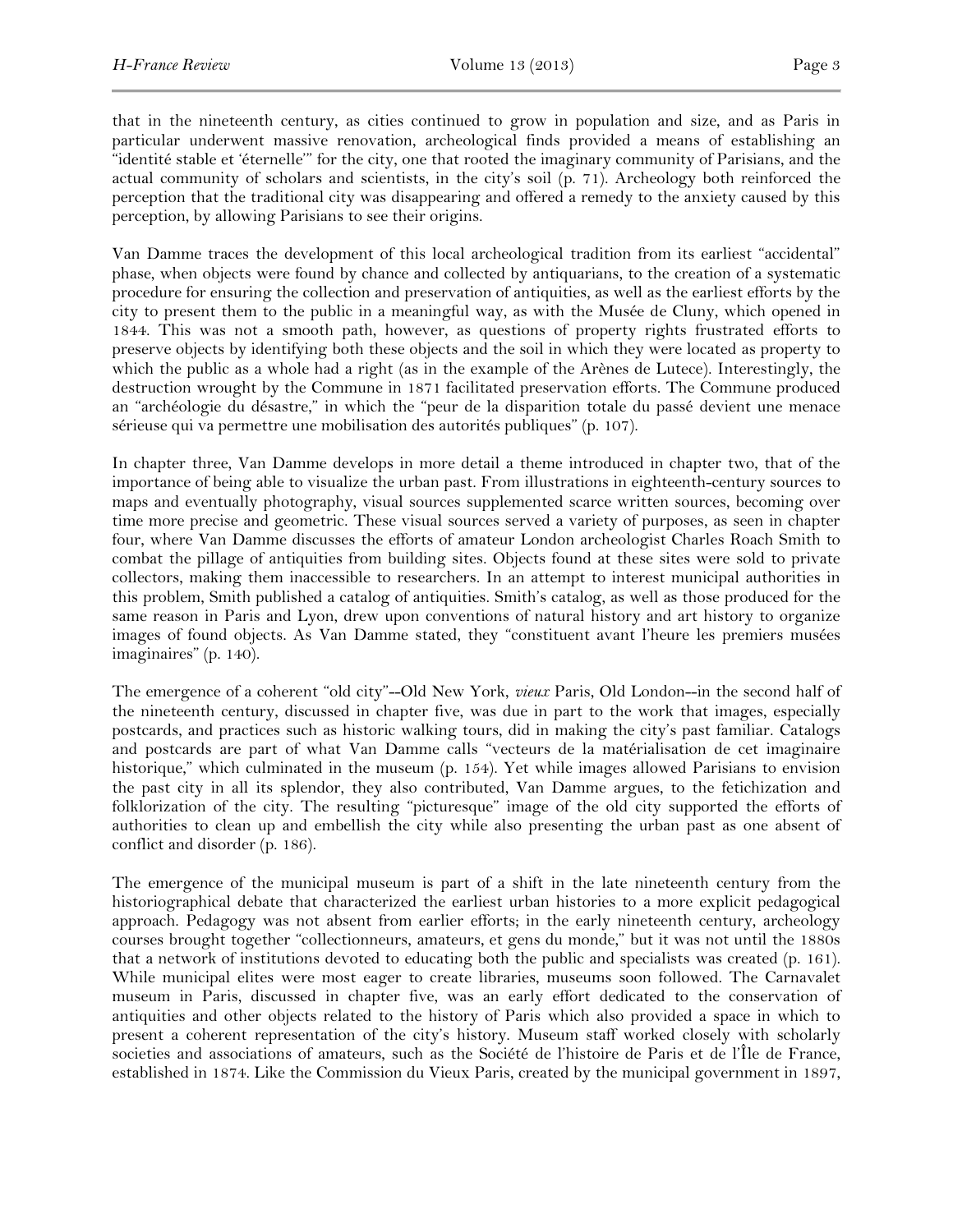the goal of the Société de l'histoire de Parie et de l'Île de France was to create resources for studying the history of Paris, including scholarly studies, a photographic archive, and collections of documents.

Through the publication of visitors' guides, the Musée Carnavalet, along with the Musée de la Bibliothèque historique de la Ville, presented collections that were increasingly edited to provide a coherent and accessible version of the city's history. With this shift, "[l]'esthétique de l'amoncellement, du cabinet de curiosité ou du bazar de la boutique d'antiques, doit céder la place à un parcours pédagogique et historique" (p. 225). This same process of creating a coherent and certain body of knowledge occurred within educational institutions as well. By the early twentieth century, as the author discusses in chapter six, "la multiplication des commissions, des historiens professionnels qui cherchent et enseignent l'histoire de la ville, confère un rôle nouveau à l'histoire comme élément central d'une 'science communale'" (p. 230). At the same time, a new generation of municipal leaders studied the city's history at institutions such as the École des hautes études urbaines and the Institut de l'urbanisme. Scholars such as Marcel Poëte placed the city's history within an evolutionary paradigm, clearly delineating its chronological stages, and establishing criteria that could be used to compare cities in order to assess their level of "progress." These criteria presented the modern city as the highest achievement of a civilization, while also emphasizing order and rationalism. In this way, Van Damme argues, the "truth" of the city "transforme et donne sens au chaos" (p. 234).

An overarching theme in this work is the importance of history, as a discipline and as a frame of mind, to the development of the practices, networks and institutions dedicated to the study of Paris. In the eighteenth century, fears of collapse due to a soil weakened by underground quarries and concerns over the flooding of the Seine inspired efforts to establish chronologies of such events as a way to assess their frequency and to establish a comparative framework used to define the severity of any one event. History also provided a hope of control, as these data were used to study how such events might be prevented. Similarly, amateur geologists and paleontologists worked within chronological frameworks with the goal of placing the history of the city within a longer natural history. Archeologists built upon the tradition of textual proof of the city's origins established in the eighteenth century by Henri Sauval and Dom Félibien. In this way, writes Van Damme, "[l]'histoire, mode de connaissance, devient le vecteur de la découverte d'une vérité sur la ville" (p. 86). The historical approach lent itself nicely, by the early twentieth century, to a view of the city as progressing through distinct stages toward its modern form.

Throughout the book, Van Damme insists on the political character of the development of scientific practices, networks and institutions. By this he means primarily the role of the municipality, and eventually the state, in fostering these efforts. City and state governments were instrumental in the founding of scientific societies, archives, and museums. This support was not only crucial for those engaged in the study of the city, it also served cities well as they sought to recast their identities in more modern terms. For example, eighteenth-century histories and guides to Edinburgh promoted antiquarian societies, botanical gardens, academies and universities as urban monuments, while neglecting other forms of sociability. With this example, Van Damme raises the possibility that alongside the public sphere with which we are most familiar, rooted in institutions of sociability such as the salon, the Masonic lodge and the theater, there existed another public sphere of scholars and scientists that was more closely aligned with institutions of power. These spheres overlapped, as for example when the eighteenth-century historians of Paris attempted to interest not just local scholars, but all of the Republic of Letters in their debates.

From Van Damme's previous work, we know that close ties existed between these spheres, yet in *Métropoles de papier* Van Damme largely insists on the "vision institutionelle de l'histoire urbaine," one that emphasized religious communities and public institutions in the eighteenth- century texts and was increasingly based, throughout the nineteenth and into the twentieth century, in institutions devoted to studying the city (p. 79).[2] Similarly, the focus on institutional history largely neglects consumer